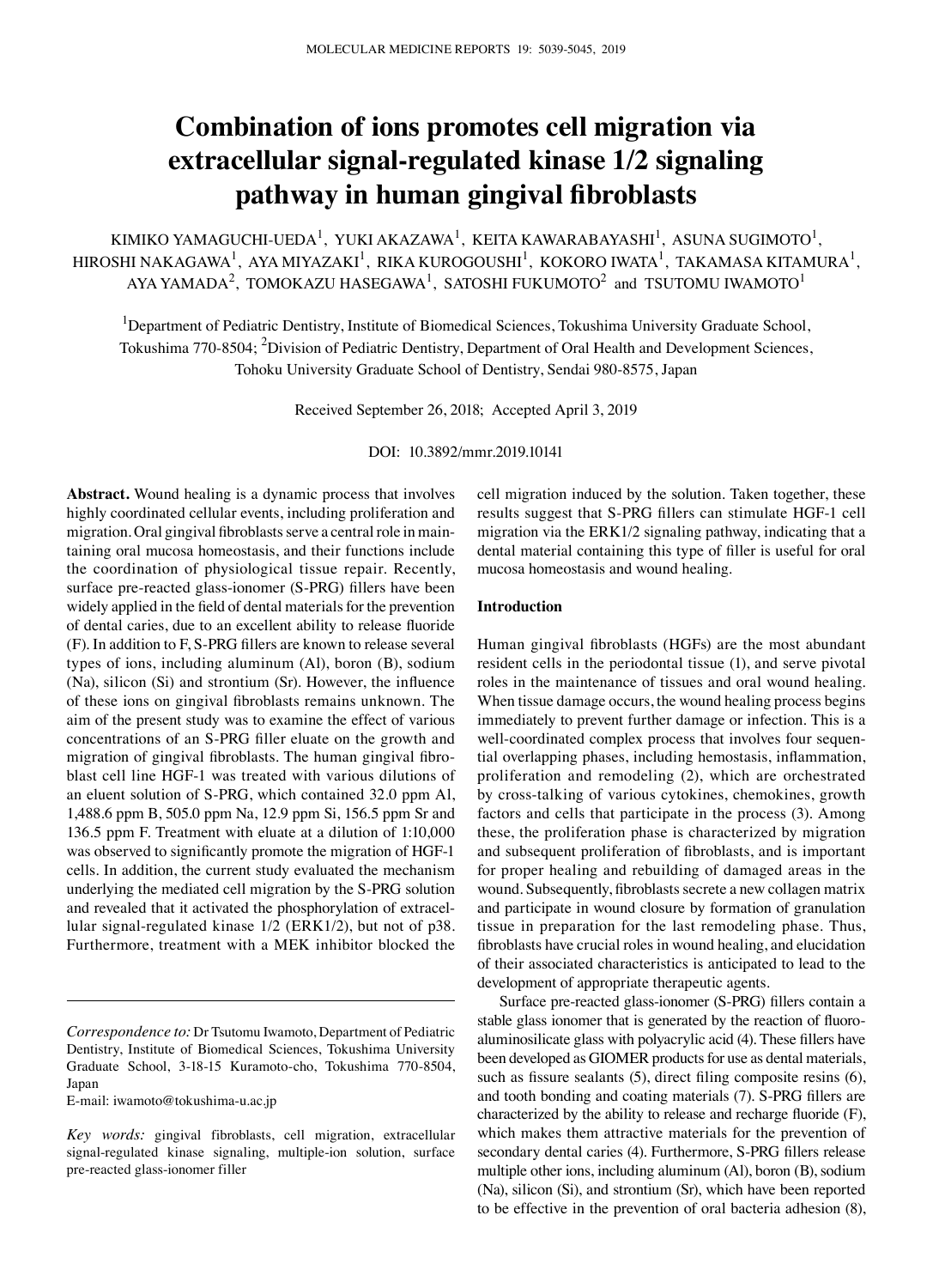suppression of biofilm formation (9), resistance to acid demineralization (10) and protection against dental caries (5,11,12). Recently, an eluate solution from S-PRG fillers was demonstrated to have a suppressive effect on periodontal disease in model mice (13). Thus, the use of S‑PRG fillers containing dental materials may benefit oral health. However, to the best of our knowledge, no known studies have examined the influence of the multiple ions released from such fillers on HGFs.

In the current study, the effects of multiple ions released from S-PRG fillers on the proliferation, migration and signaling of the HGF-1 cell line were investigated. This is the first report to demonstrate the promotion of HGF‑1 migration via the extracellular signal‑regulated kinase 1/2 (ERK1/2) signaling pathway, induced by multiple ions present in the solution eluted from S‑PRG fillers. These results suggested that the combination of multiple ions promotes cell migration, which assists in oral wound healing.

#### **Materials and methods**

*Reagents.* The mitogen‑activated protein kinase kinase (MEK) inhibitor U0126 (cat. no. 9903), anti‑p44/42 antibody (cat. no. 9102), anti-phosphorylated (p)–p44/42 antibody (cat. no. 9101S), anti‑p38 MAPK antibody (cat. no. 86905), anti-p-p38 MAPK antibody (cat. no. 9215) and horseradish peroxidase (HRP)‑conjugated anti‑rabbit immunoglobulin G secondary antibody (cat. no. 7074) were purchased from Cell Signaling Technology, Inc. (Danvers, MA, USA). The p38 mitogen‑activated protein kinase (MAPK) inhibitor SB203580 (cat. no. 152121-47-6) and β-actin antibody (cat. no. GTX629630) were purchased from Wako Pure Chemical Industries, Ltd. (Osaka, Japan) and GeneTex, Inc. (Irvine, CA, USA), respectively. The multiple-ion solution (cat. no. 041402) eluted from S‑PRG fillers was provided by Shofu Dental Corporation (Kyoto, Japan). For the preparation of the multiple‑ion solution, S‑PRG filler was mixed with an equal volume of distilled water by a tumbler mixer at 23˚C for 24 h, followed by centrifugation at 3,000 x g and 23˚C for 6 h to separate the filler and the liquid. Next, the supernatant was filtered to remove any residual insoluble material and used as the S-PRG elute. The multiple-ion solution contained 32.0 ppm Al, 1,488.6 ppm B, 505.0 ppm Na, 12.9 ppm Si, 156.5 ppm Sr and 136.5 ppm F. The S-PRG elute was diluted with a 1:1 mixture of Dulbecco's Modified Eagle's medium (DMEM) and F12 nutrient mixture (DMEM/F‑12, Gibco; Thermo Fisher Scientific, Inc., Waltham, MA, USA) at various dilution ratios (0, 1:100, 1:1,000 and 1:10,000).

*Cell culture.* HGF-1 cells were purchased from ScienCell Research Laboratories, Inc. (cat. no. 2620; San Diego, CA, USA). The cells were cultured in DMEM/F-12, supplemented with 10% fetal bovine serum (FBS; Biowest, Nuaille, France). Cultured fibroblasts were maintained at 37˚C in a humidified atmosphere of  $5\%$  CO<sub>2</sub>. For the experiments, HGF-1 cells were cultured in DMEM/F-12 containing the multiple ion solution at various dilution ratios.

*Cell proliferation.* The influence of the multiple-ion solution on HGF-1 cell proliferation was assessed using a Cell Counting Kit‑8 (CCK‑8) purchased from Dojindo Molecular Technologies, Inc. (Kumamoto, Japan). Briefly, cells were seeded into a 96-well plate at a density of 1,000 cells/well, and then incubated with various dilutions of the multiple-ion solution (0, 1:100, 1:1,000 and 1:10,000) for 24, 48 or 72 h. At each time point,  $10 \mu l$  of solution from the CCK-8 kit was added to each well and then incubation was continued in an atmosphere that included 5%  $CO<sub>2</sub>$  at 37°C for 1 h. The absorbance at 450 nm was measured using a plate reader (MultiSkan FC Basic; Thermo Fisher Scientific, Inc.).

Cell proliferation was also assessed using a cell count method. For this, HGF-1 cells were seeded at a density of  $1.0x10<sup>3</sup>$  cells/well in a 24-well plate and maintained with various concentrations of the multiple-ion solution (0, 1:100, 1:1,000 and 1:10,000) for 24, 48 or 72 h. Subsequently, the total cell number was counted in ten randomly selected fields of view in a 24‑well plate under an inverted microscope (magnification, x20).

*Cell migration.* For *in vitro* cell migration assays, ibidi Culture‑Inserts (ibidi GmbH, Martinsried, Germany) were used in a 35 mm dish. The ibidi Culture‑Insert has two cell culture wells, which are separated by a  $500-\mu m$  wall. HGF-1 cell suspension (70  $\mu$ l; 5x10<sup>5</sup> cells/ml) was added to each well on the two sides of the culture insert and cultured with DMEM/F-12 supplemented with 10% FBS for 24 h at 37°C. Then, the Culture Insert was gently removed with sterile tweezers, and cells were cultured with various concentrations of the multiple-ion solution (0, 1:100, 1:1,000 and 1:10,000) in medium containing 5 or 10% FBS for 12, 16 and 22 h at 37˚C. Cell migration was observed and recorded using a Nikon inverted microscope system (Nikon ECLIPSE TE2000‑U; Nikon Corporation, Tokyo, Japan). To quantify cell migration, the uncovered area in which no cells were present was measured using ImageJ 1.48v (National Institutes of Health, Bethesda, MD, USA).

Furthermore, in order to assess the effect of inhibitors on cell migration, HGF-1 cells were cultured in the presence of the multiple-ion solution (diluted to 1:10,000) with or without 10  $\mu$ M U0126 (MEK inhibitor) or SB203580 (p38 MAPK inhibitor). Subsequently, cell migration was examined as mentioned earlier. An equivalent volume of dimethyl sulfoxide was used as control treatment.

*Western blotting.* Following serum deprivation for 1 h, HGF-1 cells were cultured in the presence of the multiple-ion solution (diluted to 1:10,000) for various time periods and then washed three times with ice-cold phosphate-buffer saline containing 1 mM sodium vanadate ( $Na<sub>3</sub>VO<sub>4</sub>$ ). Next, the cells were solubilized with lysis buffer (containing 10 mM Tris-HCl, pH 7.4, 150 mM NaCl, 10 mM  $MgCl_2$ , 0.5% Nonidet P-40, 1 mM phenylmethylsulfonyl F and 20 units/ml aprotinin). The lysed cells were centrifuged at 11,177 x g for 5 min at 4˚C, and the protein concentration in each sample was measured using a micro‑BCA protein assay reagent (Pierce; Thermo Fisher Scientific, Inc.). The samples were then denatured in SDS sample buffer, and 20  $\mu$ g/lane of lysate protein was separated via 12% SDS-PAGE. Following separation, the proteins were transferred onto a PVDF membrane and blocked with 5% blocking solution (Cell Biolabs, Inc., San Diego, CA, USA) in PBS‑0.05% Tween 20 for 1 h at room temperature (RT). Then, the blotted membrane was incubated for 1 h at RT using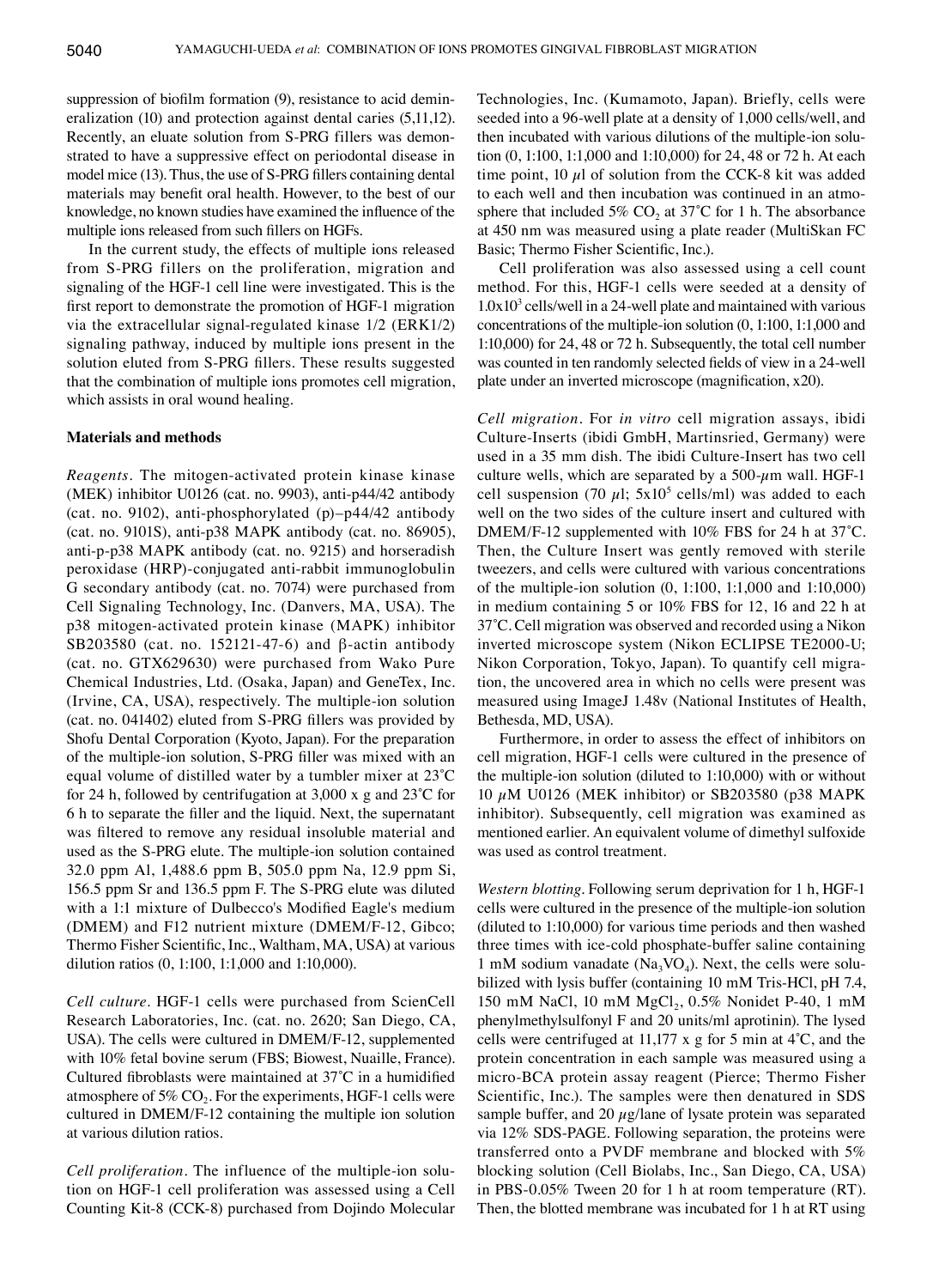

Figure 1. Eluted solution from S-PRG filler containing multiple ions has no effects on HGF-1 proliferation. HGF-1 cells were cultured with various dilutions of the multiple-ion solution (0, 1:100, 1:1,000 and 1:10,000) for 3 days. (A) Cell Counting Kit-8 assay and (B) a cell count method were used to assess cell proliferation. Values are presented as the mean  $\pm$  standard error of the mean (n=8 in assay A and n=10 in assay B). Repeatability of the results obtained experimentally was confirmed by performing three independent trials. S-PRG, surface pre-reacted glass-ionomer; HGF, human gingival fibroblast; n.s., not significant.

primary antibodies (anti‑p44/42, anti-p–p44/42, anti-p38 MAPK, anti-p-p38 MAPK and anti-β‑actin; all 1:1,000 in the blocking solution). Membranes were subsequently incubated with the HRP-conjugated secondary antibody  $(1:2,000)$ for 1 h at RT. Subsequently, samples were visualized using an enhanced chemiluminescence kit (GE Healthcare Life Sciences, Little Chalfont, UK). The blot images were acquired using an Amersham Imager 600 (GE Healthcare Life Sciences).

*Statistical analysis.* All experiments were repeated at least three times. All values are presented as the mean  $\pm$  standard error of the mean. Comparisons between more than two groups were assessed with analysis of variance, followed by Bonferroni multiple comparisons test. Comparisons between two groups were conducted with Student's t-test. Differences with P<0.05 were considered as statistically significant.

## **Results**

*S‑PRG filler solution has no effect on cell proliferation.* The solution eluted from the S-PRG filler contained multiple ions, including F, Al, B, Na, Si, and Sr. Initially, the study examined whether this multiple-ion solution at various dilution ratios (1:100, 1:1,000 and 1:10,000) had an effect on the proliferation of HGF-1 cells after 24, 48, and 72 h using a CCK-8 assay (Fig. 1A) and a cell count method (Fig. 1B). At the final time point of 72 h that was examined in the current study, no significant differences were observed in regard to cell proliferation between the control and experimental groups (Fig. 1). These results suggested that the multiple‑ion solution eluted from S‑PRG fillers did not have an effect on the proliferation of gingival fibroblasts.

*S‑PRG filler solution promotes cell migration.* Proper wound healing requires fibroblast migration; thus, a cell migration assay was conducted in the present study using culture inserts to examine whether the multiple-ion solution eluted from the S-PRG filler had an effect on cell migration. HGF-1 cells were cultured with various dilutions of the multiple-ion solution (1:100, 1:1,000 and 1:10,000) in medium containing 5% or 10% FBS for 12, 16 or 22 h. The results revealed that medium containing multiple-ion solution at a dilution of 1:10,000 and 5% FBS exhibited significant promotion of cell migration at

16 h of incubation, as compared with the control cells (Fig. 2); however, other conditions did not induce an increase in cell migration. These results suggested that the multiple-ion solution eluted from the S‑PRG filler promoted the migration of gingival fibroblasts in a concentration and time‑dependent manner.

*ERK signaling pathway is involved in fibroblast migra‑ tion induced by S‑PRG filler solution.* The effect of the multiple-ion solution eluted from the S-PRG filler on intracellular signaling was also examined. MAPKs, including ERK, p38 MAPK and Jun N‑terminus kinase (JNK), have a principal role in cell migration (14). In addition, a previous study has suggested that sodium fluoride strongly induced the activation of ERK1/2 and ERK5 signal transduction, rather than that of JNC and p38 in MC3T3-E1 cells (15). Therefore, the current study examined whether the multiple ion-containing solution eluted from the S-PRG filler induced the phosphorylation of ERK1/2 proteins. Marked ERK 1/2 phosphorylation was observed at 5 min after stimulation with the diluted multiple-ion solution, whereas p38 MAPK phosphorylation was not induced at any of the investigated time points up to 60 min after treatment (Fig. 3). These results indicated that activation of ERK1/2, but not p38 MAPK, may be involved in the promotion of HGF-1 cell migration by the multiple-ion solution. Furthermore, the study examined whether the MEK inhibitor U0126 had an effect on cell migration induced by the S‑PRG filler solution. Clear inhibition of cell migration was observed following the addition of U0126, as compared with the control (Fig. 4A and B). To confirm the inhibition of ERK activity by U0126, western blotting was performed in cells treated with U0126. It was observed that U0126 evidently inhibited the phosphorylation of ERK1/2 in HGF‑1 cells (Fig. 4C). By contrast, the p38 MAPK inhibitor SB203580 had no effect on cell migration (Fig. 4D and E) and the phosphorylation of p38 MAPK (Fig. 4F) in HGF-1 cells. Since phosphorylation of p38 MAPK was not observed in HGF-1 cells treated with a multiple ion-containing solution (Fig. 3), p38 MAPK signaling may not be involved in HGF-1 cell migration. Thus, these results suggested that the multiple-ion solution may promote the migration of gingival fibroblasts via an intracellular ERK1/2 signaling pathway.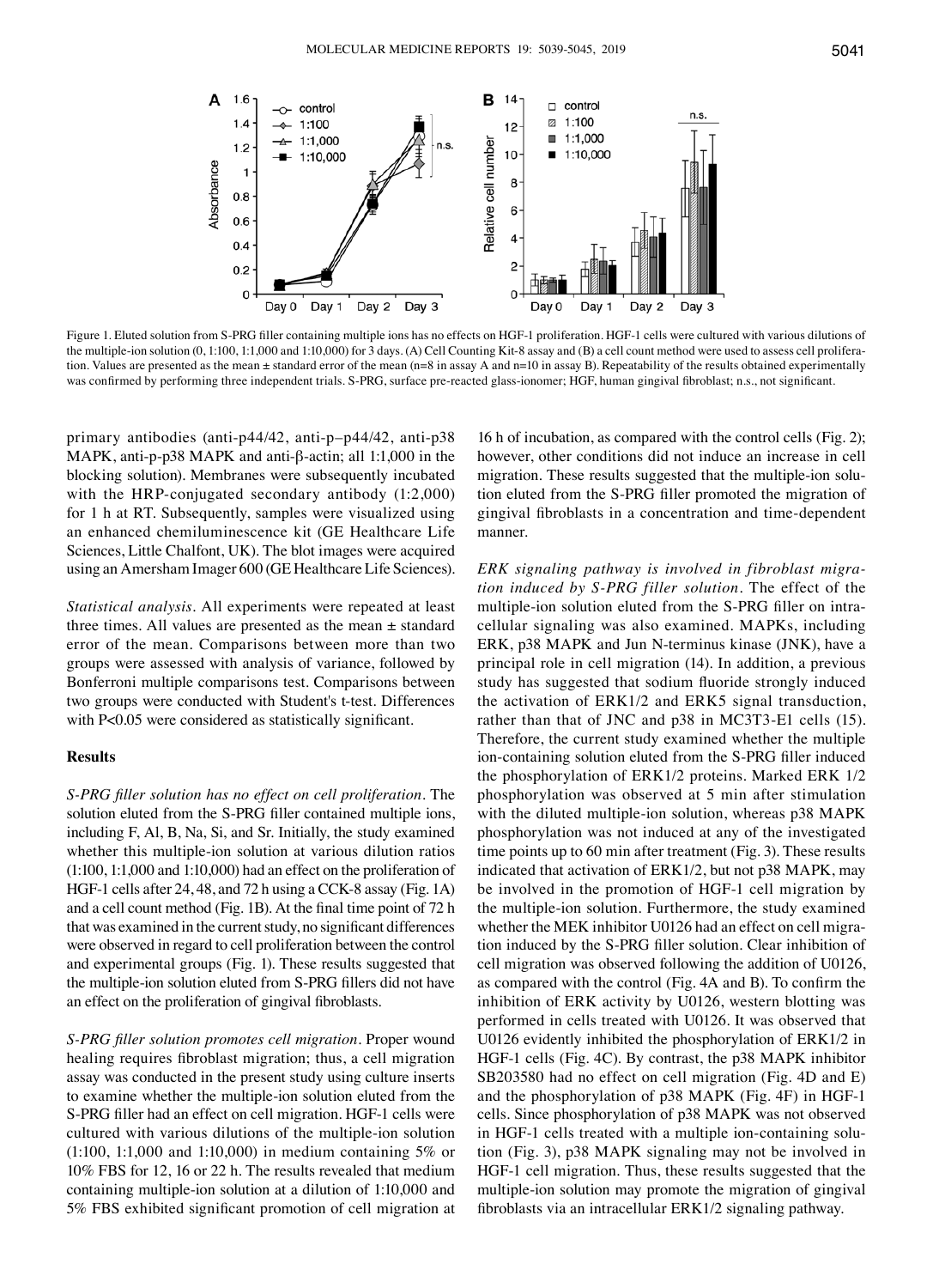

Figure 2. Eluted solution from S-PRG filler containing multiple ions promotes HGF-1 migration. HGF-1 cells were seeded into wells on both sides of a cell culture insert, cultured for 24 h and then exposed to the multiple-ion solution at various dilutions  $(0, 1:100, 1:1,000$  and  $1:10,000)$  containing 5 or 10% FBS at 12, 16 and 22 h for cell migration analysis. (A) Cell area graphs and (B) images of cell culture (magnification, x20; scale bar, 200  $\mu$ m) at different conditions are shown. Medium containing the multiple-ion solution diluted at a ratio of 1:10,000 and supplemented with 5% FBS was observed to significantly promote cell migration as compared with the control cells at 16 h. To quantify cell migration, the uncovered area was measured using ImageJ software. Values are expressed as the mean ± standard error of the mean (n=4). Repeatability of the results obtained experimentally was confirmed by performing three independent trials \* P<0.05 and \*\*P<0.01. S‑PRG, surface pre‑reacted glass‑ionomer; HGF, human gingival fibroblast; n.s., not significant.



Figure 3. Phosphorylation or ERK and p38 following treatment with multiple ion solution. Following serum deprivation for 1 h, phosphorylation of ERK1/2 in cells was induced by incubation with the solution containing multiple ions that was eluted from the S‑PRG filler (dilution, 1:10,000). The time course of ERK1/2 and p38 phosphorylation was analyzed by western blotting. S‑PRG, surface pre-reacted glass-ionomer; ERK1/2, extracellular signal-regulated kinase 1/2; p-, phosphorylated.

#### **Discussion**

The oral cavity functions as an entry way for the digestive and respiratory systems, in addition to its important roles in daily activities, such as eating, speaking and breathing; thus, it is often exposed to various stimuli or injuries from contact

with external factors. Gingival fibroblasts serve crucial roles in maintaining tissue homeostasis and recovery to a normal condition following acute inflammation, migrating to the wound site and proliferating in order to reconstitute connective tissue, events that are regulated by various growth factors and cytokines, including epidermal growth factor (16), basic fibroblast growth factor (bFGF) (17), platelet-derived growth factor (PDGF) (18) and transforming growth factor-beta (TGFβ) (19). The molecular mechanisms of these events are complex and have not been fully elucidated.

In the present study, it was observed that the eluted S‑PRG solution containing multiple ions promoted the migration, but not the proliferation, of HGF‑1 cells. S‑PRG fillers, composed of a powdery reaction product containing polyalkenoic acid and fluorine‑containing glass, are characterized by sustained F release and have cariostatic properties (4). In fact, a previous study reported that an S‑PRG filler containing flowable resin had a high level of F release as compared with other flowable resins tested (20). Furthermore, S-PRG filler is produced by an acid-base reaction between acid‑reactive glass and polyacids in the presence of water (4), and has properties similar to glass ionomer cement (21). Given these properties, S‑PRG filler can release Al, B, Na, Si and Sr ions, in addition to F ion, and therefore the solution eluted from this filler contains multiple ions. According to the results of the present study, it is thus suggested that the combination of these multiple ions promotes fibroblast migration.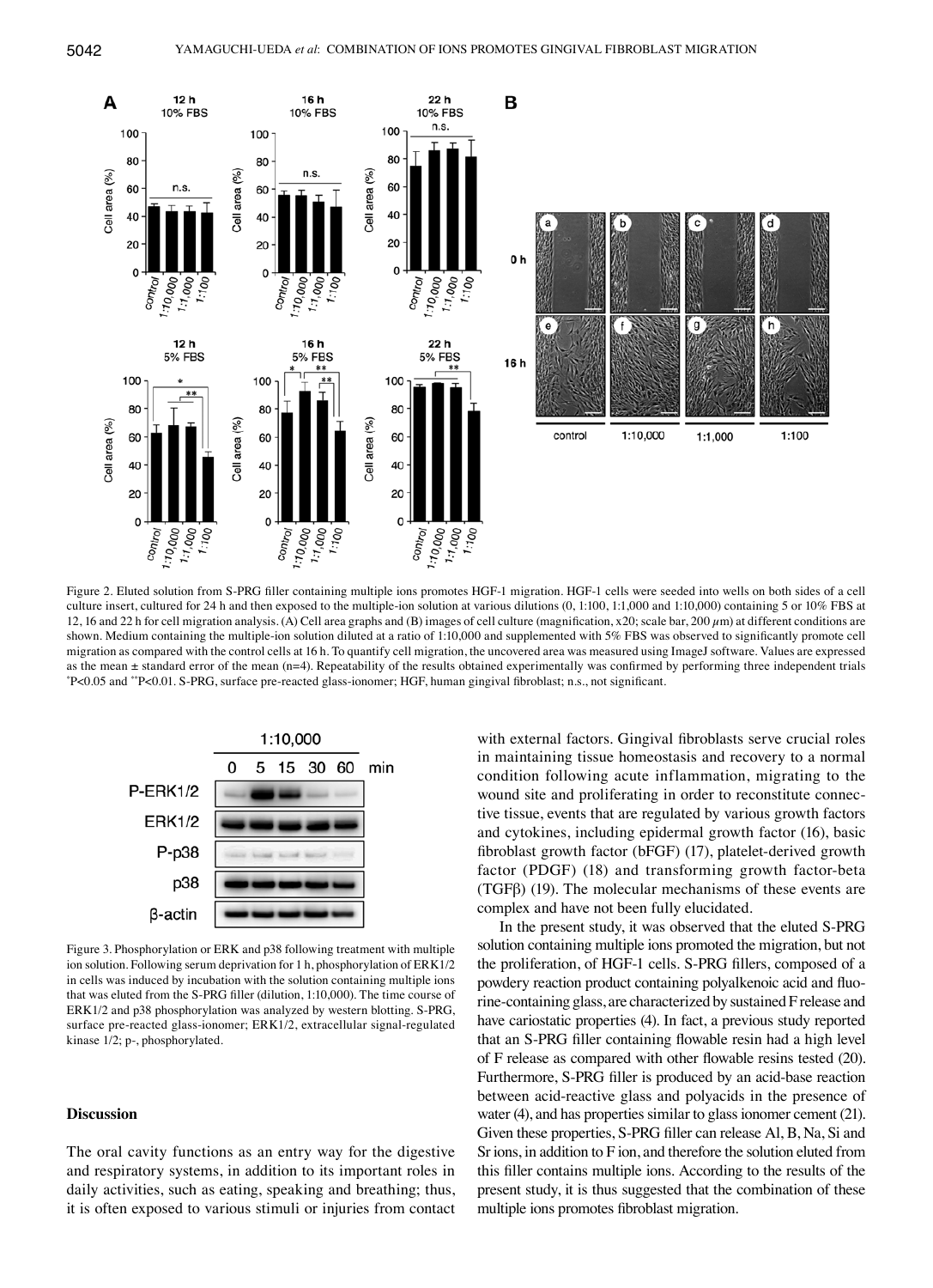

Figure 4. Inhibition of cell migration is induced by co-incubation with a MEK inhibitor and multiple-ion solution eluted from the S-PRG filler. HGF-1 cells were cultured in the presence of solution diluted to 1:10,000, and with or without 10  $\mu$ M U0126 (a MEK inhibitor) or SB203580 (a p38 MAPK inhibitor) for 16 h. An equal volume of DMSO was added to the control cells. (A) Cell area percentage, (B) cell culture images (magnification, x20; scale bar, 200  $\mu$ m), and (C) western blot results following incubation with U0126 are shown. (D) Cell area percentage, (E) cell culture images (magnification, x20; scale bar, 200  $\mu$ m), and (F) western blot results following incubation with SB203580 are displayed. To quantify cell migration, the uncovered area was measured using the ImageJ software. The time course of ERK1/2 and p38 phosphorylation in the presence of U0126 and SB203580, respectively, was analyzed by western blotting. Values are presented as the mean ± standard error of the mean (n=4). Repeatability of the results obtained experimentally was confirmed by performing three independent trials. \*\*P<0.01. S-PRG, surface pre-reacted glass-ionomer; HGF, human gingival fibroblast; ERK1/2, extracellular signal-regulated kinase 1/2; p‑, phosphorylated; DMSO, dimethyl sulfoxide; n.s., not significant.

Extracellular ions are extracellular environment factors that have great effects on the physiological activity of cells (22-30). The respective influence of individual ions on cellular activity results in different effects depending on the conditions present, including concentration and combination with other ions. For instance, although Al is known to be a toxic agent (22), a previous study reported that micromolar concentrations of Al ions had a direct effect on osteoblasts, stimulating their proliferation and differentiation (23). Conversely, another study observed that low concentrations of Al ions induced no effects on osteoblast behaviors; however, in combination with titanium ions (Ti), Al enhanced the deleterious effects of Ti on osteoblast differentiation (24). Furthermore, long‑term exposure to F ions  $(>1$  mM) inhibited the proliferation of L-929 fibroblasts, whereas short-term exposure stimulated the cell proliferation, with the stimulatory effect further enhanced by 1  $\mu$ M Al ions (29). A low-dose Sr was also found to stimulate osteogenic differentiation, while higher doses induced apoptosis of human adipose-derived stem cells (30). Thus, extracellular ions have important functions in supporting fundamental cell activities and cell death, and a change in extracellular ion composition can have a great influence, either positive or negative, on affected cells.

ERK1/2, a member of the MAPK family, is a dynamic cell signaling pathway that functions with various cell responses, including proliferation, migration, differentiation and death (31). In the current study, the examined solution eluted from S‑PRG filler promoted the phosphorylation of ERK1/2, but not of p38 MAPK. Furthermore, U0126 (a MEK inhibitor), but not SB203580 (a p38 MAPK inhibitor), inhibited cell migration induced by the solution. Several studies have indicated that the p38 inhibitors SB203580 and SB202190 also inhibited cell migration that was induced by pigment epithelium‑derived factor PDGF, TGF $\beta$  and IL-1 $\beta$  (32-34). These results suggest that p38 is involved in cell migration, while it also has a principal role in growth factor or cytokine‑induced cell migration. Although further studies are required to identify the molecular mechanism regulating cell migration in HGF-1, these results indicated that the activation of ERK signaling may be responsible for gingival fibroblast migration induced by the multiple ions in the solution examined in the present study.

Dental restorative materials are designed to have specific characteristics based on the biological, chemical and mechanical properties of their components, and must not trigger inflammation, toxic reactions or allergenic symptoms. However, those materials in fact often cause allergic reactions,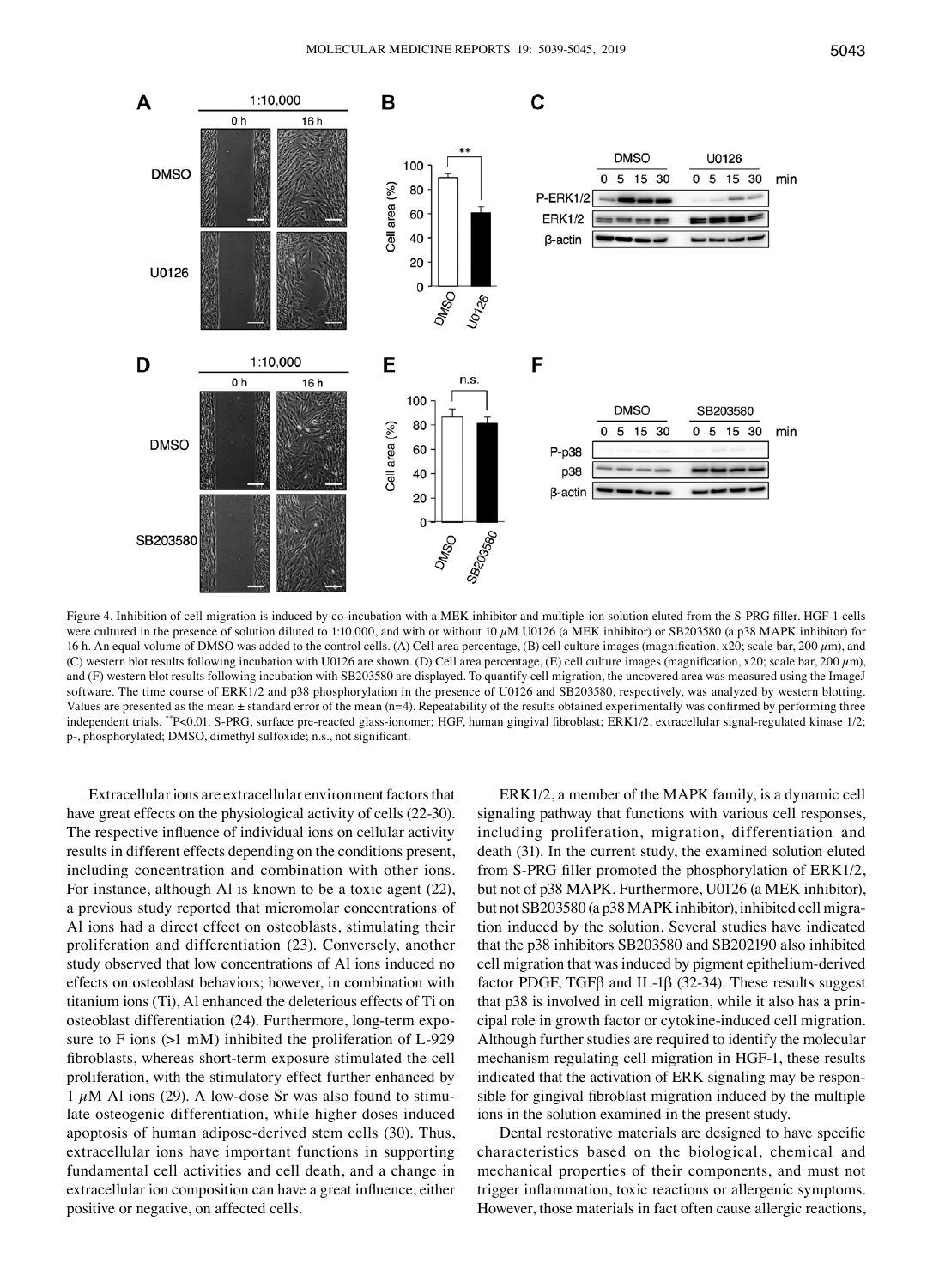with research in recent decades focusing on dental metals in particular. The intraoral environment is susceptible to sudden changes in temperature and pH caused by ingested food or drink, and is subjected to mechanical or electronic forces caused by occlusion, which have significant influence on the corrosion properties of dental metals(35). Furthermore, oxygen and chloride ions in saliva are involved in corrosion caused by chemical processes (36). The first reported dental metal allergy was in relation to mercury as part of amalgam dental materials, which was demonstrated to cause stomatitis and dermatitis (37). Thereafter, nickel, chromium, palladium and cobalt, commonly used as dental materials, were also reported to have associations with dental metal allergies (38). Resins are frequently used as an alternative dental material instead of metals, including methyl methacrylate, 2-hydroxyethyl methacrylate, ethylene glycol dimethacrylate and triethylene glycol dimethacrylate; however, these can also be a cause of allergies (39,40). Allergic reactions caused by resins are mainly considered to be associated with an unreacted residual monomer (41).

For effective use, biomaterials should be harmless to the body; thus, the concept of the biocompatibility of biomaterials used in regenerative medicine (42), associated with proper response by surrounding tissues, has recently become an important issue. Second generation biomaterials are characterized by their resorbable or biological activity, while third generation materials possess both of these characteristics (43). For instance, hydroxyapatite, a widely-used bone graft biomaterial with excellent biocompatibility and osteoconductive properties, promotes self-healing processes (44). Thus, biomaterials are required to have bioactive properties to induce and regulate specific cellular responses at the molecular level, indicating that biocompatibility is an essential concept for the design of dental materials.

A limitation of the current study is that only *in vitro*  experiments were conducted to evaluate the effect of the multiple ion-containing solution eluted from the S-PRG filler. Therefore, it is possible that a multiple‑ion solution at a higher dilution than 1:10,000 or a different combination of ions may have a greater effect on cell migration. Furthermore, the current study did not focus on which ion eluted from filler affected HGF-1 cell migration. Mechanistic analysis to address whether the eluted multiple ions had a direct or indirect effect on cell migration is also lacking. The individual ion function and different combination of ions should be assessed in further studies.

In conclusion, the results of the present study demonstrated that the multiple ion-containing solution eluted from S-PRG filler promoted the migration of HGF-1 cells via the ERK1/2 signaling pathway, potentially promoting oral mucosa wound healing. These findings suggested that the application of such an S‑PRG filler may contribute not only to the prevention of dental caries, but also to homeostasis of the oral mucosa. In addition, the present study provides useful information for the development of novel therapeutic drugs for oral diseases with materials composed of multiple ions.

## **Acknowledgements**

Not applicable.

## **Funding**

This study was supported by grants-in-aid (grant nos. 17H04414 and 15K11368) from the Ministry of Education, Science, and Culture of Japan.

#### **Availability of data and materials**

The datasets generated and analyzed in this study are available from the corresponding author upon reasonable request.

## **Authors' contributions**

TI conceived and designed the experiments, analyzed the data, and drafted the manuscript. KYU, YA, KK, AS, HN, AM, RK, KI, TK and TH performed the experiments, analyzed the data, prepared the figures and reviewed cited literature. AY and SF analyzed the data and reviewed drafts of the manuscript. All authors have read and approved the final version of the manuscript.

## **Ethics approval and consent to participate**

Not applicable.

## **Patient consent for publication**

Not applicable.

#### **Competing interests**

The authors declare that they have no competing interests.

## **References**

- 1. Ara T, Kurata K, Hirai K, Uchihashi T, Uematsu T, Imamura Y, Furusawa K, Kurihara S and Wang PL: Human gingival fibroblasts are critical in sustaining inflammation in periodontal disease. J Periodontal Res 44: 21‑27, 2009.
- 2. Soliman AM, Das S, Abd Ghafar N and Teoh SL: Role of MicroRNA in proliferation phase of wound healing. Front Genet 9: 38, 2018.
- 3. Heun Y, Pogoda K, Anton M, Pircher J, Pfeifer A, Woernle M, Ribeiro A, Kameritsch P, Mykhaylyk O, Plank C, *et al*: HIF-1α dependent wound healing angiogenesis in vivo can be controlled by site‑specific lentiviral magnetic targeting of SHP‑2. Mol Ther 25: 1616‑1627, 2017.
- 4. Ikemura K, Tay FR, Endo T and Pashley DH: A review of chemical-approach and ultramorphological studies on the development of fluoride-releasing dental adhesives comprising new pre‑reacted glass ionomer (PRG) fillers. Dent Mater J 27: 315-339, 2008.
- 5. Salmerón‑Valdés EN, Scougall‑Vilchis RJ, Alanis‑Tavira J and Morales‑Luckie RA: Comparative study of fluoride released and recharged from conventional pit and fissure sealants versus surface prereacted glass ionomer technology. J Conserv Dent 19: 41-45, 2016.
- 6. Itota T, Carrick TE, Yoshiyama M and McCabe JF: Fluoride release and recharge in giomer, compomer and resin composite. Dent Mater 20: 789‑795, 2004.
- 7. Alsayed EZ, Hariri I, Nakashima S, Shimada Y, Bakhsh TA, Tagami J and Sadr A: Effects of coating materials on nanoindentation hardness of enamel and adjacent areas. Dent Mater 32: 807‑816, 2016.
- 8. Nomura R, Morita Y, Matayoshi S and Nakano K: Inhibitory effect of surface pre-reacted glass-ionomer (S-PRG) eluate against adhesion and colonization by *Streptococcus mutans*. Sci Rep 8: 5056, 2018.